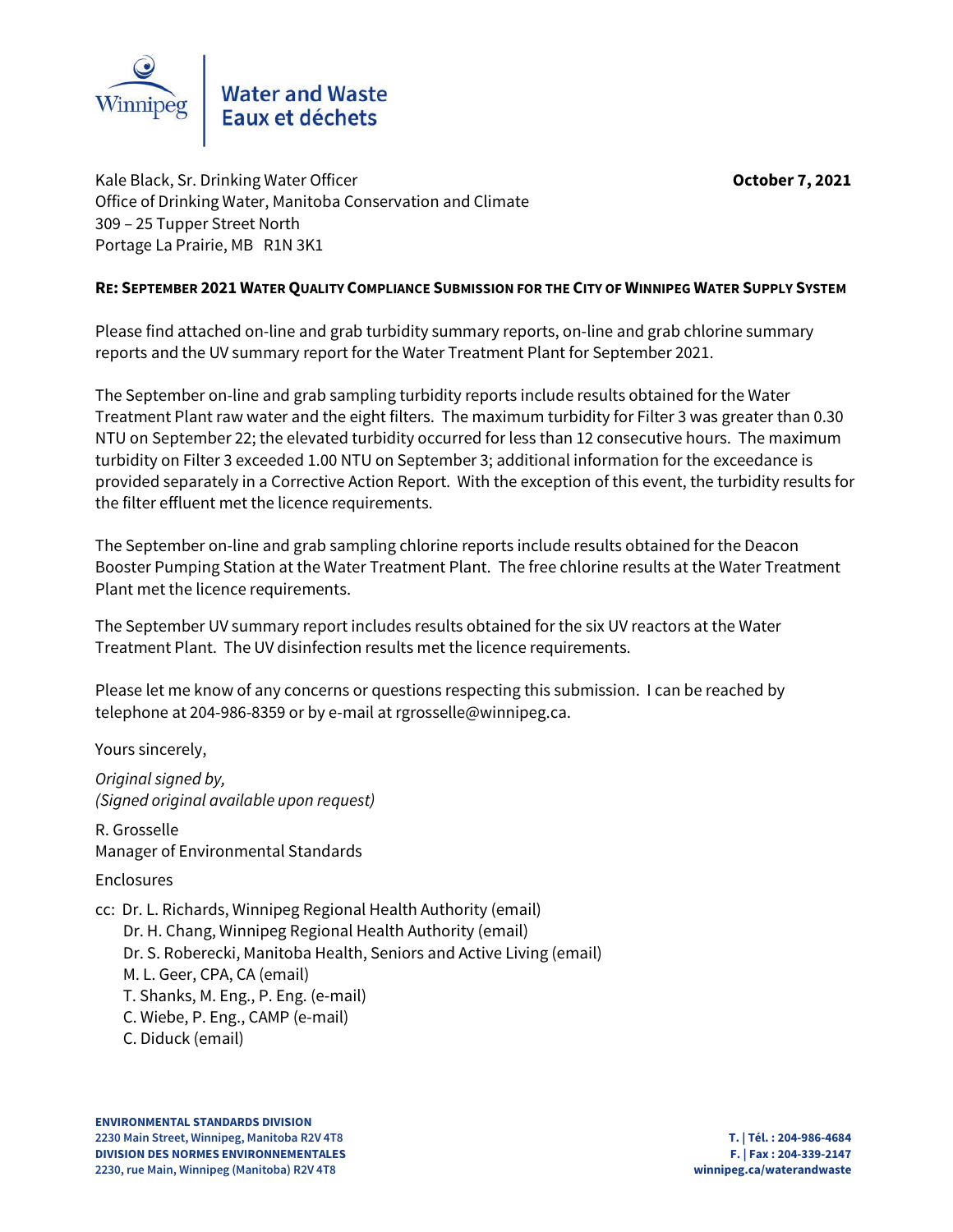

# **CITY OF WINNIPEG** WATER WATER WATER System Code: 252.00

WATER AND WASTE DEPARTMENT

### WATER SERVICES

### WATER TREATMENT PLANT TURBIDITY ON-LINE MONITORING REPORT

| Filter #8                         |                                   |      |                                   |      |                                   |      |                                   |      | Filter #2<br>Filter #3           |      |                                   |      |                                   |      |      |                                                                                                                                                                                                   |
|-----------------------------------|-----------------------------------|------|-----------------------------------|------|-----------------------------------|------|-----------------------------------|------|----------------------------------|------|-----------------------------------|------|-----------------------------------|------|------|---------------------------------------------------------------------------------------------------------------------------------------------------------------------------------------------------|
|                                   | Filter #7                         |      | Filter #6                         |      | Filter #5                         |      | Filter #4                         |      |                                  |      |                                   |      | Filter #1                         |      | Raw  |                                                                                                                                                                                                   |
| Max<br>Avg                        | Max                               | Avg  | Max                               | Avg  | Max                               | Avg  | Max                               | Avg  | Max                              | Avg  | Max                               | Avg  | Max                               | Avg  | Avg  | Date                                                                                                                                                                                              |
| 0.04<br>0.15                      | 0.22                              | 0.12 | 0.17                              | 0.12 | 0.20                              | 0.09 | 0.17                              | 0.09 | 0.21                             | 0.07 | 0.20                              | 0.10 | 0.10                              | 0.06 | 1.60 | 1/09/2021                                                                                                                                                                                         |
| 0.09<br>0.22                      | 0.27                              | 0.10 | 0.25                              | 0.08 | 0.23                              | 0.09 | 0.15                              | 0.06 | 0.15                             | 0.07 | 0.17                              | 0.09 | 0.15                              | 0.03 | 1.54 | 2/09/2021                                                                                                                                                                                         |
| 0.20<br>0.09                      | 0.27                              | 0.10 | 0.19                              | 0.08 | 0.15                              | 0.10 | 0.21                              | 0.03 | 5.00                             | 0.06 | 0.09                              | 0.05 | 0.15                              | 0.04 | 1.63 | 3/09/2021                                                                                                                                                                                         |
| 0.09<br>0.25                      | 0.15                              | 0.10 | 0.25                              | 0.10 | 0.24                              | 0.09 | 0.13                              | 0.10 | 0.18                             | 0.04 | 0.16                              | 0.05 | 0.16                              | 0.06 | 1.70 | 4/09/2021                                                                                                                                                                                         |
| 0.09<br>0.24                      | 0.26                              | 0.14 | 0.13                              | 0.08 | 0.24                              | 0.07 | 0.22                              | 0.09 | 0.28                             | 0.03 | 0.15                              | 0.03 | 0.08                              | 0.07 | 1.83 | 5/09/2021                                                                                                                                                                                         |
| 0.16<br>0.11                      | 0.27                              | 0.07 | 0.23                              | 0.10 | 0.21                              | 0.06 | 0.18                              | 0.06 | 0.07                             | 0.04 | 0.17                              | 0.04 | 0.17                              | 0.08 | 1.88 | 6/09/2021                                                                                                                                                                                         |
| 0.22<br>0.08                      | 0.21                              | 0.07 | 0.20                              | 0.07 | 0.12                              | 0.09 | 0.10                              | 0.05 | 0.16                             | 0.06 | 0.12                              | 0.08 | 0.22                              | 0.08 | 1.67 | 7/09/2021                                                                                                                                                                                         |
| 0.21<br>0.08                      | 0.11                              | 0.08 | 0.18                              | 0.07 | 0.21                              | 0.06 | 0.17                              | 0.07 | 0.14                             | 0.04 | 0.18                              | 0.07 | 0.12                              | 0.08 | 1.70 | 8/09/2021                                                                                                                                                                                         |
| 0.07<br>0.12                      | 0.24                              | 0.08 | 0.12                              | 0.08 | 0.17                              | 0.06 | 0.16                              | 0.05 | 0.15                             | 0.04 | 0.17                              | 0.06 | 0.21                              | 0.11 | 1.88 | 9/09/2021                                                                                                                                                                                         |
| 0.22<br>0.09                      | 0.20                              | 0.06 | 0.19                              | 0.07 | 0.17                              | 0.05 | 0.15                              | 0.05 | 0.08                             | 0.05 | 0.16                              | 0.06 | 0.19                              | 0.07 | 1.77 | 10/09/2021                                                                                                                                                                                        |
| 0.07<br>0.18                      | 0.16                              | 0.06 | 0.21                              | 0.05 | 0.10                              | 0.05 | 0.16                              | 0.05 | 0.13                             | 0.06 | 0.10                              | 0.05 | 0.16                              | 0.08 | 1.48 | 11/09/2021                                                                                                                                                                                        |
| 0.05<br>0.18                      | 0.09                              | 0.05 | 0.11                              | 0.06 | 0.20                              | 0.04 | 0.09                              | 0.07 | 0.16                             | 0.04 | 0.16                              | 0.08 | 0.20                              | 0.07 | 1.55 | 12/09/2021                                                                                                                                                                                        |
| 0.05<br>0.16                      | 0.15                              | 0.06 | 0.08                              | 0.05 | 0.15                              | 0.04 | 0.14                              | 0.05 | 0.14                             | 0.05 | 0.15                              | 0.06 | 0.14                              | 0.11 | 1.60 | 13/09/2021                                                                                                                                                                                        |
| 0.07<br>0.09                      | 0.20                              | 0.05 | 0.12                              | 0.06 | 0.16                              | 0.03 | 0.16                              | 0.06 | 0.07                             | 0.05 | 0.15                              | 0.06 | 0.19                              | 0.08 | 1.68 | 14/09/2021                                                                                                                                                                                        |
| 0.05<br>0.17                      | 0.15                              | 0.05 | 0.11                              | 0.06 | 0.07                              | 0.04 | 0.14                              | 0.06 | 0.15                             | 0.06 | 0.10                              | 0.06 | 0.19                              | 0.08 | 1.67 | 15/09/2021                                                                                                                                                                                        |
| 0.05<br>0.16                      | 0.13                              | 0.05 | 0.12                              | 0.04 | 0.16                              | 0.04 | 0.10                              | 0.07 | 0.14                             | 0.05 | 0.16                              | 0.08 | 0.18                              | 0.08 | 1.73 | 16/09/2021                                                                                                                                                                                        |
| 0.05<br>0.15                      | 0.08                              | 0.06 | 0.12                              | 0.05 | 0.14                              | 0.04 | 0.14                              | 0.09 | 0.18                             | 0.04 | 0.14                              | 0.07 | 0.18                              | 0.08 | 1.74 | 17/09/2021                                                                                                                                                                                        |
| 0.14<br>0.05                      | 0.12                              | 0.07 | 0.08                              | 0.05 | 0.15                              | 0.04 | 0.16                              | 0.07 | 0.13                             | 0.04 | 0.17                              | 0.06 | 0.14                              | 0.10 | 1.81 | 18/09/2021                                                                                                                                                                                        |
| 0.06<br>0.09                      | 0.14                              | 0.06 | 0.12                              | 0.07 | 0.14                              | 0.04 | 0.16                              | 0.06 | 0.14                             | 0.05 | 0.17                              | 0.06 | 0.17                              | 0.10 | 1.80 | 19/09/2021                                                                                                                                                                                        |
| 0.07<br>0.15                      | 0.16                              | 0.06 | 0.13                              | 0.06 | 0.07                              | 0.05 | 0.14                              | 0.05 | 0.14                             | 0.07 | 0.17                              | 0.06 | 0.21                              | 0.08 | 1.74 | 20/09/2021                                                                                                                                                                                        |
| 0.05<br>0.16                      | 0.17                              | 0.05 | 0.14                              | 0.06 | 0.16                              | 0.05 | 0.09                              | 0.06 | 0.15                             | 0.05 | 0.11                              | 0.09 | 0.21                              | 0.09 | 1.81 | 21/09/2021                                                                                                                                                                                        |
| 0.05<br>0.15                      | 0.11                              | 0.08 | 0.15                              | 0.05 | 0.16                              | 0.05 | 0.15                              | 0.06 | 0.78                             | 0.04 | 0.17                              | 0.07 | 0.13                              | 0.09 | 1.81 | 22/09/2021                                                                                                                                                                                        |
| 0.05<br>0.08                      | 0.16                              | 0.05 | 0.11                              | 0.07 | 0.14                              | 0.04 | 0.14                              | 0.05 | 0.14                             | 0.05 | 0.16                              | 0.06 | 0.22                              | 0.10 | 1.85 | 23/09/2021                                                                                                                                                                                        |
| 0.07<br>0.16                      | 0.12                              | 0.03 | 0.12                              | 0.05 | 0.06                              | 0.03 | 0.14                              | 0.05 | 0.09                             | 0.06 | 0.17                              | 0.06 | 0.18                              | 0.08 | 2.10 | 24/09/2021                                                                                                                                                                                        |
| 0.06<br>0.15                      | 0.10                              | 0.04 | 0.12                              | 0.01 | 0.14                              | 0.05 | 0.10                              | 0.06 | 0.14                             | 0.06 | 0.13                              | 0.07 | 0.17                              | 0.09 | 2.06 | 25/09/2021                                                                                                                                                                                        |
| 0.13<br>0.07                      | 0.09                              | 0.04 | 0.00                              | 0.00 | 0.10                              | 0.04 | 0.11                              | 0.06 | 0.12                             | 0.06 | 0.11                              | 0.08 | 0.16                              | 0.09 | 2.07 | 26/09/2021                                                                                                                                                                                        |
| 0.05<br>0.17                      | 0.07                              | 0.04 | 0.21                              | 0.03 | 0.10                              | 0.04 | 0.09                              | 0.07 | 0.12                             | 0.06 | 0.13                              | 0.08 | 0.18                              | 0.08 | 2.24 | 27/09/2021                                                                                                                                                                                        |
| 0.07<br>0.10                      | 0.12                              | 0.05 | 0.16                              | 0.05 | 0.15                              | 0.04 | 0.14                              | 0.05 | 0.15                             | 0.05 | 0.17                              | 0.07 | 0.14                              | 0.11 | 2.25 | 28/09/2021                                                                                                                                                                                        |
| 0.07<br>0.16                      | 0.12                              | 0.05 | 0.11                              | 0.08 | 0.17                              | 0.05 | 0.15                              | 0.06 | 0.08                             | 0.05 | 0.18                              | 0.07 | 0.19                              | 0.09 | 2.17 | 29/09/2021                                                                                                                                                                                        |
| 0.06<br>0.17                      | 0.13                              | 0.05 | 0.16                              | 0.07 | 0.08                              | 0.06 | 0.17                              | 0.06 | 0.16                             | 0.07 | 0.11                              | 0.07 | 0.20                              | 0.09 | 2.22 | 30/09/2021                                                                                                                                                                                        |
| 13964<br>0.3<br>13964<br>100.000% | 13272<br>0.3<br>13272<br>100.000% |      | 12574<br>0.3<br>12574<br>100.000% |      | 13375<br>0.3<br>13375<br>100.000% |      | 12817<br>0.3<br>12817<br>100.000% |      | 11719<br>0.3<br>11718<br>99.991% |      | 12049<br>0.3<br>12049<br>100.000% |      | 11856<br>0.3<br>11856<br>100.000% |      |      | Total Number of Measurements Taken, A:<br>Turbidity Standard for Monitoring Location (NTU):<br>Number of Measurements Meeting Standard, B:<br>Compliance with Turbidity Standard, C = B/A X 100%: |

File Path: N:\Water Treatment Branch\Administration\Reports\Regulatory Submissions\Turbidity\2021\09-September

Submitted By (Print): **D**, Merredew **Signature:** 

Original signed by D.Merredew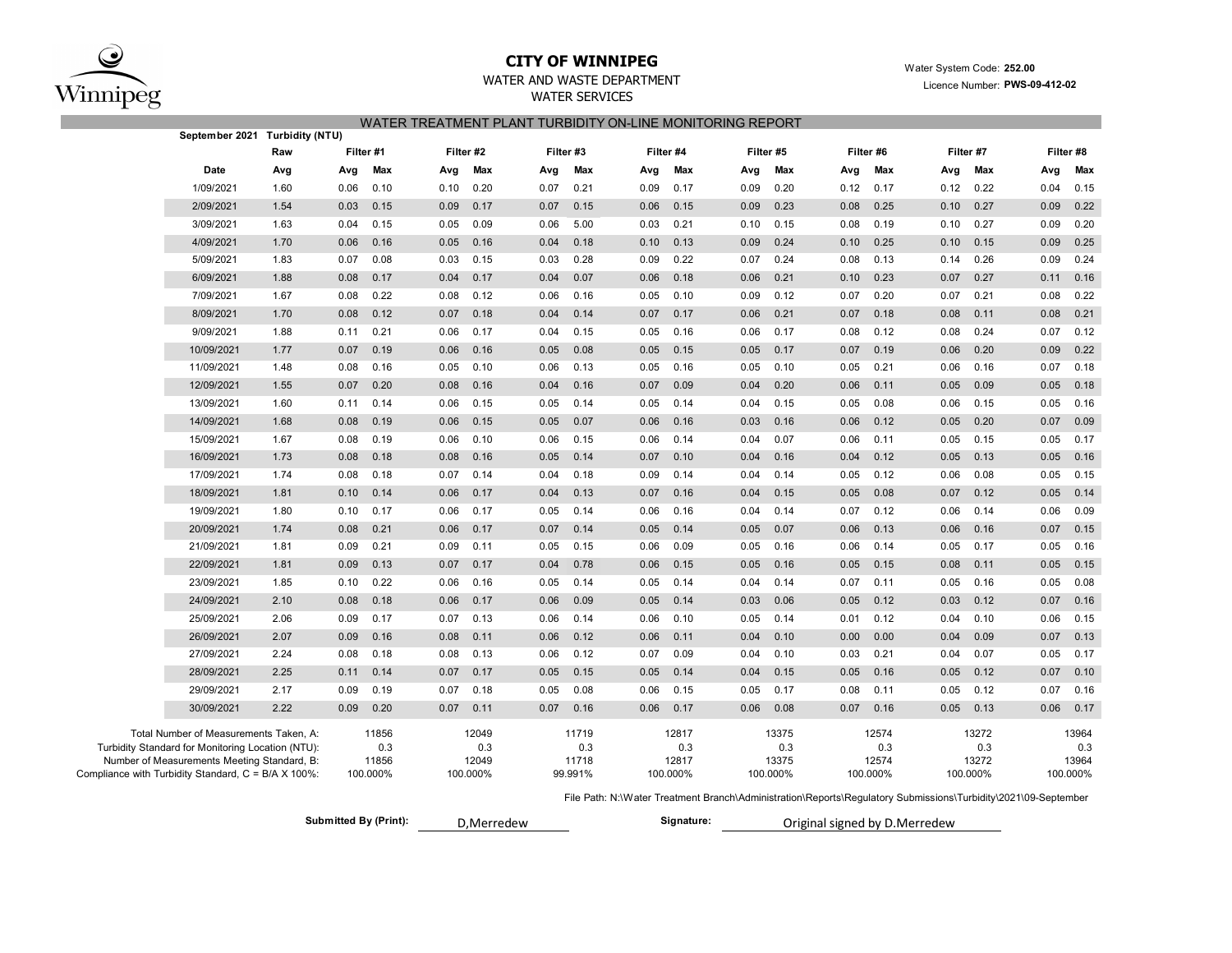

### CITY OF WINNIPEG WATER AND WASTE DEPARTMENT ENVIRONMENTAL STANDARDS DIVISION

### **WATER TREATMENT PLANT TURBIDITY GRAB MONITORING REPORT**

| Water System Code: 252.00                                | <b>Turbidity (NTU)</b> |                  |           |           |           |                     |           |           |           |                 |           |                 |           |           |           |                 |           |           |
|----------------------------------------------------------|------------------------|------------------|-----------|-----------|-----------|---------------------|-----------|-----------|-----------|-----------------|-----------|-----------------|-----------|-----------|-----------|-----------------|-----------|-----------|
| Licence No. PWS-09-412-02                                |                        |                  |           |           |           | Filter <sub>2</sub> |           | Filter 3  |           |                 |           |                 |           | Filter 6  |           | <b>Filter 7</b> |           | Filter 8  |
|                                                          |                        | <b>Raw Water</b> |           | Filter 1  |           |                     |           |           |           | <b>Filter 4</b> |           | <b>Filter 5</b> |           |           |           |                 |           |           |
| Date                                                     | Grab                   | Analyser         | Grab      | Analyser  | Grab      | Analyser            | Grab      | Analyser  | Grab      | Analyser        | Grab      | Analyser        | Grab      | Analyser  | Grab      | Analyser        | Grab      | Analyser  |
| 01-Sep-2021                                              | 1.28                   | 1.46             | 0.12      | 0.06      | 0.15      | 0.16                | 0.10      | 0.11      | 0.14      | 0.14            | 0.10      | 0.10            | 0.12      | 0.15      | 0.13      | 0.15            | 0.11      | 0.04      |
| 02-Sep-2021                                              | 1.48                   | 1.52             | 0.17      | 0.11      | 0.12      | 0.15                | 0.12      | 0.12      | 0.15      | 0.06            | 0.16      | 0.13            | 0.15      | 0.16      | 0.18      | 0.13            | 0.11      | 0.11      |
| 03-Sep-2021                                              | 1.32                   | 1.42             | 0.15      | 0.11      | 0.10      | 0.07                | 0.11      | 0.05      | 0.10      | 0.02            | 0.13      | 0.11            | 0.17      | 0.16      | 0.13      | 0.09            | 0.18      | 0.09      |
| 04-Sep-2021                                              | <b>NS</b>              | <b>NS</b>        | <b>NS</b> | <b>NS</b> | <b>NS</b> | <b>NS</b>           | 0.10      | 0.05      | <b>NS</b> | <b>NS</b>       | <b>NS</b> | <b>NS</b>       | <b>NS</b> | <b>NS</b> | <b>NS</b> | <b>NS</b>       | <b>NS</b> | <b>NS</b> |
| 05-Sep-2021                                              | <b>NS</b>              | <b>NS</b>        | <b>NS</b> | <b>NS</b> | <b>NS</b> | <b>NS</b>           | <b>NS</b> | <b>NS</b> | <b>NS</b> | <b>NS</b>       | <b>NS</b> | <b>NS</b>       | <b>NS</b> | <b>NS</b> | <b>NS</b> | <b>NS</b>       | <b>NS</b> | <b>NS</b> |
| 06-Sep-2021                                              | <b>NS</b>              | <b>NS</b>        | <b>NS</b> | <b>NS</b> | <b>NS</b> | <b>NS</b>           | <b>NS</b> | <b>NS</b> | <b>NS</b> | <b>NS</b>       | <b>NS</b> | <b>NS</b>       | <b>NS</b> | <b>NS</b> | <b>NS</b> | <b>NS</b>       | <b>NS</b> | <b>NS</b> |
| 07-Sep-2021                                              | 1.34                   | 1.60             | 0.09      | 0.11      | 0.10      | 0.09                | 0.11      | 0.08      | 0.10      | 0.08            | 0.13      | 0.11            | 0.18      | 0.14      | 0.12      | 0.08            | 0.17      | 0.15      |
| 08-Sep-2021                                              | 1.54                   | 1.77             | 0.09      | 0.11      | 0.10      | 0.09                | 0.12      | 0.08      | 0.09      | 0.08            | 0.15      | 0.12            | 0.13      | 0.09      | 0.13      | 0.08            | 0.17      | 0.14      |
| 09-Sep-2021                                              | 1.30                   | 1.79             | 0.10      | 0.12      | 0.13      | 0.11                | 0.09      | 0.06      | 0.10      | 0.08            | 0.09      | 0.07            | 0.13      | 0.10      | 0.15      | 0.10            | 0.12      | 0.09      |
| 10-Sep-2021                                              | 1.61                   | 1.55             | 0.12      | 0.13      | 0.09      | 0.09                | 0.09      | 0.07      | 0.12      | 0.10            | 0.12      | 0.08            | 0.16      | 0.12      | 0.12      | 0.08            | 0.13      | 0.10      |
| 11-Sep-2021                                              | <b>NS</b>              | <b>NS</b>        | <b>NS</b> | <b>NS</b> | <b>NS</b> | <b>NS</b>           | <b>NS</b> | <b>NS</b> | <b>NS</b> | <b>NS</b>       | <b>NS</b> | <b>NS</b>       | <b>NS</b> | <b>NS</b> | <b>NS</b> | <b>NS</b>       | <b>NS</b> | <b>NS</b> |
| 12-Sep-2021                                              | <b>NS</b>              | <b>NS</b>        | <b>NS</b> | <b>NS</b> | <b>NS</b> | <b>NS</b>           | <b>NS</b> | <b>NS</b> | <b>NS</b> | <b>NS</b>       | <b>NS</b> | <b>NS</b>       | <b>NS</b> | <b>NS</b> | <b>NS</b> | <b>NS</b>       | <b>NS</b> | <b>NS</b> |
| 13-Sep-2021                                              | 1.24                   | 1.57             | 0.09      | 0.11      | 0.11      | 0.10                | 0.09      | 0.07      | 0.11      | 0.09            | 0.18      | 0.16            | 0.08      | 0.07      | 0.09      | 0.06            | 0.07      | 0.06      |
| 14-Sep-2021                                              | 1.29                   | 1.77             | 0.10      | 0.12      | 0.08      | 0.08                | 0.08      | 0.07      | 0.11      | 0.10            | 0.07      | 0.05            | 0.10      | 0.08      | 0.09      | 0.06            | 0.08      | 0.07      |
| 15-Sep-2021                                              | 1.25                   | 1.66             | 0.13      | 0.14      | 0.09      | 0.08                | 0.09      | 0.08      | 0.07      | 0.08            | 0.08      | 0.05            | 0.09      | 0.08      | 0.08      | 0.06            | 0.12      | 0.09      |
| 16-Sep-2021                                              | 1.35                   | 1.66             | 0.09      | 0.11      | 0.10      | 0.09                | 0.12      | 0.09      | 0.08      | 0.09            | 0.09      | 0.06            | 0.13      | 0.11      | 0.08      | 0.06            | 0.10      | 0.08      |
| 17-Sep-2021                                              | 1.25                   | 1.69             | 0.09      | 0.11      | 0.11      | 0.09                | 0.11      | 0.08      | 0.09      | 0.09            | 0.09      | 0.06            | 0.08      | 0.07      | 0.08      | 0.06            | 0.08      | 0.05      |
| 18-Sep-2021                                              | <b>NS</b>              | <b>NS</b>        | <b>NS</b> | <b>NS</b> | <b>NS</b> | <b>NS</b>           | <b>NS</b> | <b>NS</b> | <b>NS</b> | <b>NS</b>       | <b>NS</b> | <b>NS</b>       | <b>NS</b> | <b>NS</b> | <b>NS</b> | <b>NS</b>       | <b>NS</b> | <b>NS</b> |
| 19-Sep-2021                                              | <b>NS</b>              | <b>NS</b>        | <b>NS</b> | <b>NS</b> | <b>NS</b> | <b>NS</b>           | <b>NS</b> | <b>NS</b> | <b>NS</b> | <b>NS</b>       | <b>NS</b> | <b>NS</b>       | <b>NS</b> | <b>NS</b> | <b>NS</b> | <b>NS</b>       | <b>NS</b> | <b>NS</b> |
| 20-Sep-2021                                              | 1.40                   | 1.65             | 0.11      | 0.13      | 0.10      | 0.09                | 0.11      | 0.07      | 0.09      | 0.08            | 0.08      | 0.07            | 0.11      | 0.10      | 0.12      | 0.10            | 0.09      | 0.08      |
| 21-Sep-2021                                              | 1.34                   | 1.82             | 0.09      | 0.12      | 0.10      | 0.09                | 0.11      | 0.09      | 0.08      | 0.07            | 0.09      | 0.07            | 0.13      | 0.11      | 0.07      | 0.07            | 0.10      | 0.08      |
| 22-Sep-2021                                              | 1.35                   | 1.70             | 0.09      | 0.12      | 0.11      | 0.10                | 0.13      | 0.09      | 0.11      | 0.07            | 0.10      | 0.09            | 0.08      | 0.09      | 0.08      | 0.08            | 0.08      | 0.06      |
| 23-Sep-2021                                              | 1.51                   | 1.78             | 0.11      | 0.14      | 0.13      | 0.10                | 0.09      | 0.06      | 0.11      | 0.08            | 0.08      | 0.07            | 0.09      | 0.10      | 0.11      | 0.10            | 0.08      | 0.07      |
| 24-Sep-2021                                              | 1.54                   | 1.92             | 0.17      | 0.16      | 0.09      | 0.08                | 0.09      | 0.07      | 0.09      | 0.07            | 0.07      | 0.05            | 0.10      | 0.08      | 0.11      | 0.05            | 0.09      | 0.07      |
| 25-Sep-2021                                              | <b>NS</b>              | <b>NS</b>        | <b>NS</b> | <b>NS</b> | <b>NS</b> | <b>NS</b>           | <b>NS</b> | <b>NS</b> | <b>NS</b> | <b>NS</b>       | <b>NS</b> | <b>NS</b>       | <b>NS</b> | <b>NS</b> | <b>NS</b> | <b>NS</b>       | <b>NS</b> | <b>NS</b> |
| 26-Sep-2021                                              | <b>NS</b>              | <b>NS</b>        | <b>NS</b> | <b>NS</b> | <b>NS</b> | <b>NS</b>           | <b>NS</b> | <b>NS</b> | <b>NS</b> | <b>NS</b>       | <b>NS</b> | <b>NS</b>       | <b>NS</b> | <b>NS</b> | <b>NS</b> | <b>NS</b>       | <b>NS</b> | <b>NS</b> |
| 27-Sep-2021                                              | 1.52                   | 2.10             | 0.09      | 0.11      | 0.10      | 0.09                | 0.11      | 0.09      | 0.08      | 0.07            | 0.09      | 0.07            | 0.11      | 0.09      | 0.09      | 0.05            | 0.08      | 0.07      |
| 28-Sep-2021                                              | 1.50                   | 2.20             | 0.09      | 0.11      | 0.11      | 0.11                | 0.09      | 0.07      | 0.11      | 0.09            | 0.11      | 0.08            | 0.08      | 0.08      | 0.09      | 0.05            | 0.08      | 0.07      |
| 29-Sep-2021                                              | 1.52                   | 1.98             | 0.11      | 0.14      | 0.09      | 0.10                | 0.09      | 0.07      | 0.12      | 0.11            | 0.07      | 0.07            | 0.09      | 0.09      | 0.09      | 0.05            | 0.10      | 0.08      |
| 30-Sep-2021                                              | <b>NS</b>              | <b>NS</b>        | <b>NS</b> | <b>NS</b> | <b>NS</b> | <b>NS</b>           | <b>NS</b> | <b>NS</b> | <b>NS</b> | <b>NS</b>       | <b>NS</b> | <b>NS</b>       | <b>NS</b> | <b>NS</b> | <b>NS</b> | <b>NS</b>       | <b>NS</b> | <b>NS</b> |
|                                                          |                        |                  |           |           |           |                     |           |           |           |                 |           |                 |           |           |           |                 |           |           |
| Total number of measurements taken, A:                   |                        |                  | 20        |           | 20        |                     | 21        |           | 20        |                 | 20        |                 | 20        |           | 20        |                 | 20        |           |
| <b>Turbidity Standard for Monitoring Location (NTU):</b> |                        |                  | 0.30      |           | 0.30      |                     | 0.30      |           | 0.30      |                 | 0.30      |                 | 0.30      |           | 0.30      |                 | 0.30      |           |
| Number of measurements meeting standard, B:              |                        |                  | 20        |           | 20        |                     | 21        |           | 20        |                 | 20        |                 | 20        |           | 20        |                 | 20        |           |
| Compliance with Turbidity Standard, C= B/A X 100%:       |                        |                  | 100%      |           | 100%      |                     | 100%      |           | 100%      |                 | 100%      |                 | 100%      |           | 100%      |                 | 100%      |           |

NS: No Sample NA: Not Analyzed OL: Off-Line NR: No Result IM: Instrument Maintenance

#### **Comments: Compiled By:**

Note: The raw water analyser is cleaned daily during warm water months because it is susceptible to frequent fouling

**H.Demchenko**

**Authorized By: C. Diduck**

**7-Oct-21**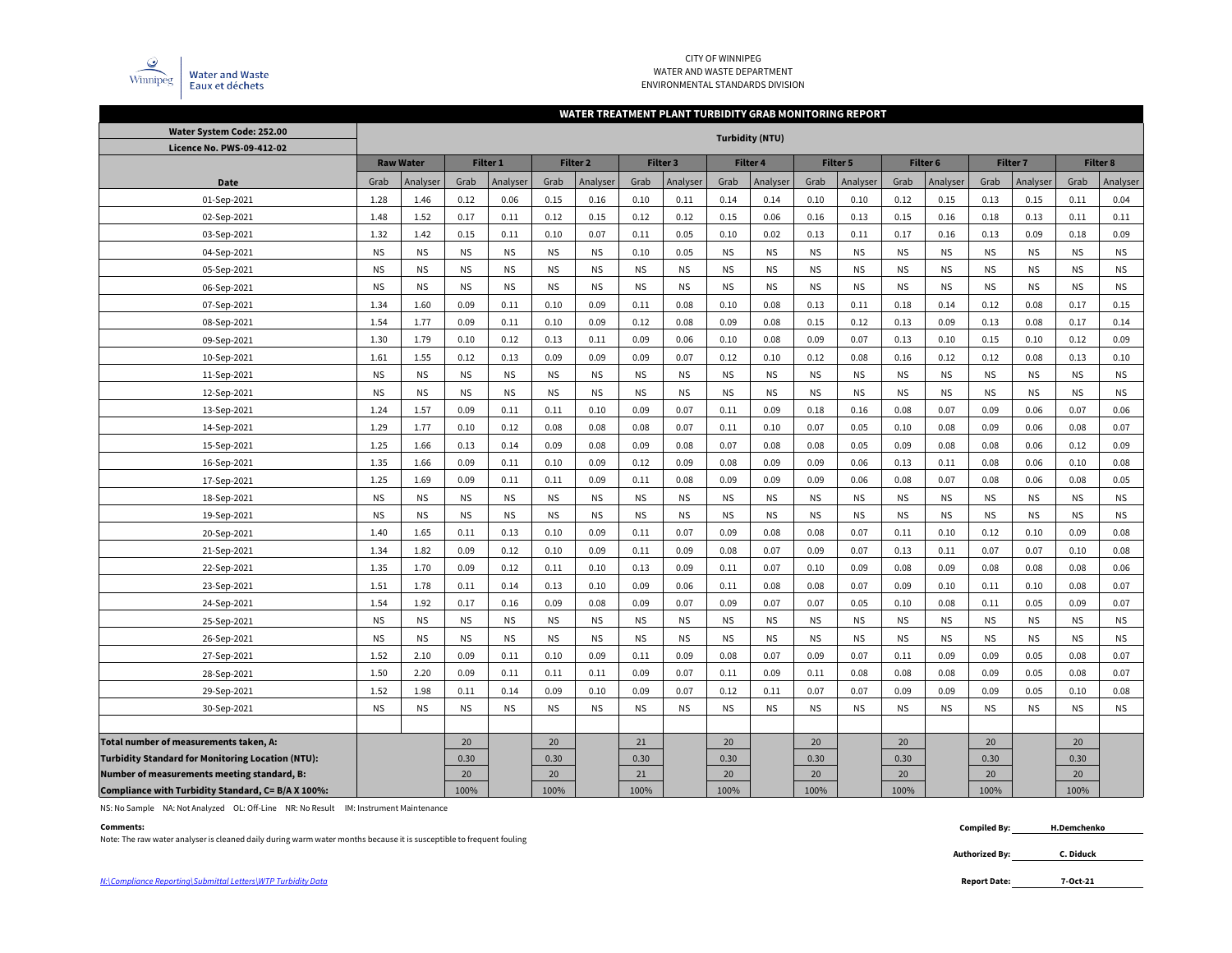

**City Of Winnipeg**

Water and Waste Department Water Services

# WATER TREATMENT PLANT FREE CHLORINE ON-LINE MONITORING REPORT

Deacon Booster Pumping Station

| Water System Code:     |
|------------------------|
| Licence Number:        |
| <b>Report Created:</b> |

Water System Code: **252.00** Licence Number: **PWS-09-412-02**

01 October 2021 **Report Period: September 2021** 

|                                      | <b>BRANCH1</b> | [mg/L]  | <b>BRANCH 2</b><br>[mg/L] |         |  |  |  |  |  |
|--------------------------------------|----------------|---------|---------------------------|---------|--|--|--|--|--|
| Date                                 | Average        | Minimum | Average                   | Minimum |  |  |  |  |  |
| 01/09/2021                           | 1.48           | 1.37    | 1.57                      | 1.48    |  |  |  |  |  |
| 02/09/2021                           | 1.44           | 1.32    | 1.54                      | 1.48    |  |  |  |  |  |
| 03/09/2021                           | 1.52           | 1.44    | 1.57                      | 1.47    |  |  |  |  |  |
| 04/09/2021                           | 1.50           | 1.40    | 1.46                      | 1.33    |  |  |  |  |  |
| 05/09/2021                           | 1.52           | 1.43    | 1.42                      | 1.33    |  |  |  |  |  |
| 06/09/2021                           | 1.46           | 1.37    | 1.37                      | 1.30    |  |  |  |  |  |
| 07/09/2021                           | 1.50           | 1.41    | 1.44                      | 1.36    |  |  |  |  |  |
| 08/09/2021                           | 1.55           | 1.43    | 1.56                      | 1.44    |  |  |  |  |  |
| 09/09/2021                           | 1.47           | 1.34    | 1.58                      | 1.50    |  |  |  |  |  |
| 10/09/2021                           | 1.40           | 1.33    | 1.49                      | 1.37    |  |  |  |  |  |
| 11/09/2021                           | 1.34           | 1.12    | 1.37                      | 1.12    |  |  |  |  |  |
| 12/09/2021                           | 1.52           | 1.35    | 1.47                      | 1.32    |  |  |  |  |  |
| 13/09/2021                           | 1.51           | 1.42    | 1.51                      | 1.42    |  |  |  |  |  |
| 14/09/2021                           | 1.52           | 1.37    | 1.54                      | 1.36    |  |  |  |  |  |
| 15/09/2021                           | 1.49           | 1.40    | 1.49                      | 1.35    |  |  |  |  |  |
| 16/09/2021                           | 1.54           | 1.39    | 1.46                      | 1.35    |  |  |  |  |  |
| 17/09/2021                           | 1.64           | 1.49    | 1.61                      | 1.53    |  |  |  |  |  |
| 18/09/2021                           | 1.62           | 1.48    | 1.67                      | 1.58    |  |  |  |  |  |
| 19/09/2021                           | 1.58           | 1.35    | 1.62                      | 1.30    |  |  |  |  |  |
| 20/09/2021                           | 1.19           | 1.02    | 1.14                      | 0.96    |  |  |  |  |  |
| 21/09/2021                           | O/L            | O/L     | 1.48                      | 1.13    |  |  |  |  |  |
| 22/09/2021                           | O/L            | O/L     | 1.61                      | 1.55    |  |  |  |  |  |
| 23/09/2021                           | O/L            | O/L     | 1.63                      | 1.50    |  |  |  |  |  |
| 24/09/2021                           | O/L            | O/L     | 1.58                      | 1.52    |  |  |  |  |  |
| 25/09/2021                           | O/L            | O/L     | 1.49                      | 1.37    |  |  |  |  |  |
| 26/09/2021                           | O/L            | O/L     | 1.50                      | 1.37    |  |  |  |  |  |
| 27/09/2021                           | O/L            | O/L     | 1.51                      | 1.41    |  |  |  |  |  |
| 28/09/2021                           | 1.37           | 1.25    | 1.47                      | 1.31    |  |  |  |  |  |
| 29/09/2021                           | 1.37           | 0.91    | 1.39                      | 1.24    |  |  |  |  |  |
| 30/09/2021                           | 1.46           | 1.27    | 1.40                      | 1.19    |  |  |  |  |  |
|                                      |                |         |                           |         |  |  |  |  |  |
| Total Number of Measurements, A:     |                | 20872   |                           | 20871   |  |  |  |  |  |
| Minimum Free Chlorine Standard:      |                | 0.5     |                           | 0.5     |  |  |  |  |  |
| Measurements Meeting Standard, B:    |                | 20872   |                           | 20871   |  |  |  |  |  |
| COMPLIANCE, $C = B/A \times 100\%$ : |                | 100.00  |                           | 100.00  |  |  |  |  |  |

File Path: N:\Water Treatment Branch\Administration\Reports\Regulatory Submissions\Chlorine\2021\09-September

Submitted By (Print): D.Merredew

Number of

Signature: Original Signed by D.Merredew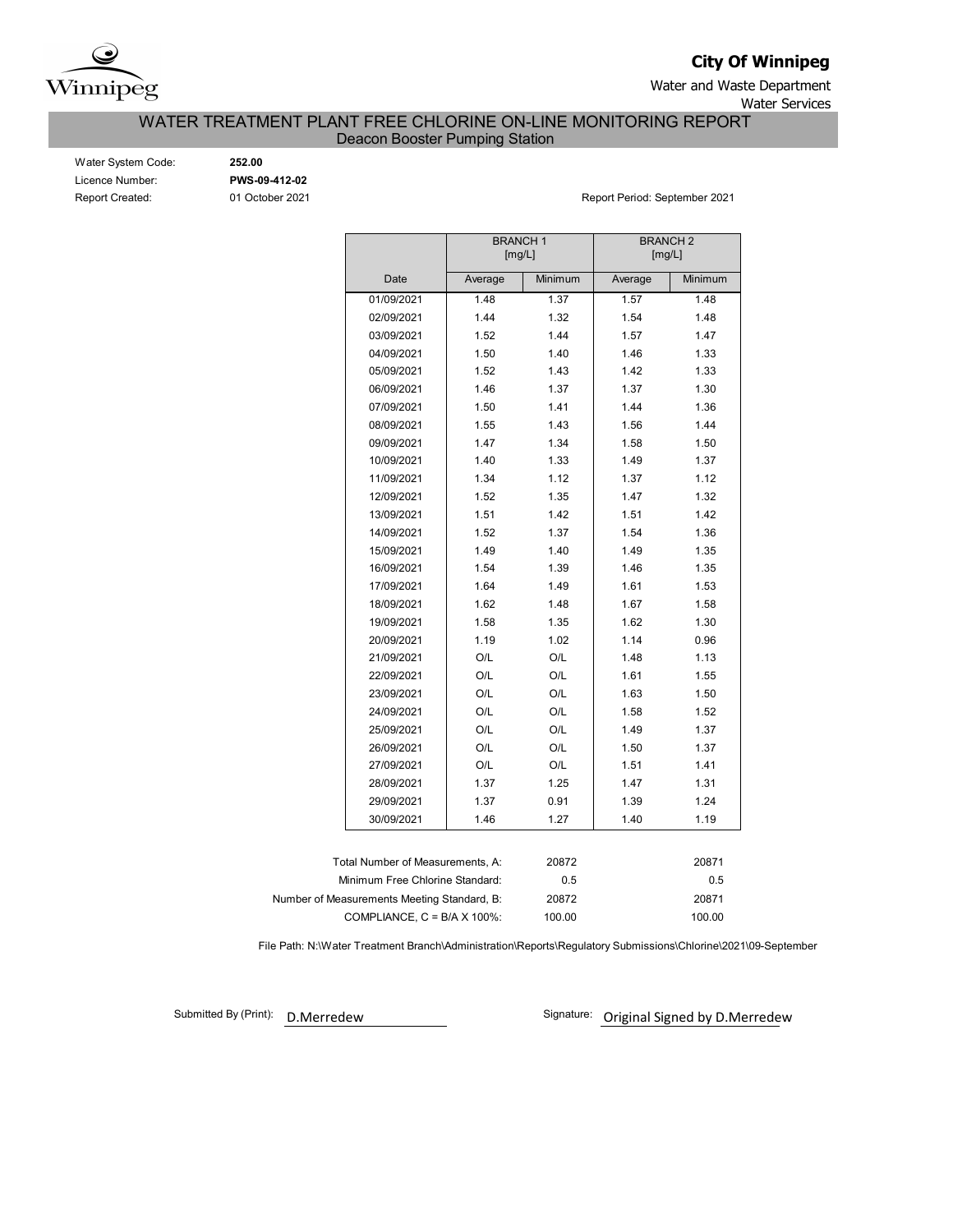| Winnipeg |
|----------|

**Water and Waste** Eaux et déchets

### CITY OF WINNIPEG WATER AND WASTE DEPARTMENT ENVIRONMENTAL STANDARDS DIVISION

### **WATER TREATMENT PLANT CHLORINE GRAB MONITORING REPORT**

| Water System Code: 252.00<br><b>Licence No. PWS-09-412-02</b> |           | <b>Deacon Booster Pumping Station Branch 1</b> |                                 | <b>Deacon Booster Pumping Station Branch 2</b> |                             |                                 |  |  |  |  |
|---------------------------------------------------------------|-----------|------------------------------------------------|---------------------------------|------------------------------------------------|-----------------------------|---------------------------------|--|--|--|--|
|                                                               |           | <b>Free Chlorine (mg/L)</b>                    | <b>Total Chlorine</b><br>(mg/L) |                                                | <b>Free Chlorine (mg/L)</b> | <b>Total Chlorine</b><br>(mg/L) |  |  |  |  |
| Date                                                          | Analyser  | Grab                                           | Grab                            | Analyser                                       | Grab                        | Grab                            |  |  |  |  |
| 01-Sep-2021                                                   | 1.49      | 1.50                                           | 1.72                            | 1.53                                           | 1.53                        | 1.70                            |  |  |  |  |
| 02-Sep-2021                                                   | 1.44      | 1.52                                           | 1.73                            | 1.54                                           | 1.60                        | 1.84                            |  |  |  |  |
| 03-Sep-2021                                                   | 1.51      | 1.53                                           | 1.77                            | 1.57                                           | 1.56                        | 1.78                            |  |  |  |  |
| 04-Sep-2021                                                   | <b>NS</b> | <b>NS</b>                                      | <b>NS</b>                       | <b>NS</b>                                      | <b>NS</b>                   | <b>NS</b>                       |  |  |  |  |
| 05-Sep-2021                                                   | <b>NS</b> | ΝS                                             | <b>NS</b>                       | <b>NS</b>                                      | NS.                         | <b>NS</b>                       |  |  |  |  |
| 06-Sep-2021                                                   | ΝS        | ΝS                                             | <b>NS</b>                       | <b>NS</b>                                      | ΝS                          | <b>NS</b>                       |  |  |  |  |
| 07-Sep-2021                                                   | 1.48      | 1.50                                           | 1.74                            | 1.43                                           | 1.47                        | 1.70                            |  |  |  |  |
| 08-Sep-2021                                                   | 1.61      | 1.58                                           | 1.83                            | 1.63                                           | 1.57                        | 1.80                            |  |  |  |  |
| 09-Sep-2021                                                   | 1.53      | 1.51                                           | 1.75                            | 1.60                                           | 1.57                        | 1.78                            |  |  |  |  |
| 10-Sep-2021                                                   | 1.40      | 1.39                                           | 1.64                            | 1.49                                           | 1.52                        | 1.75                            |  |  |  |  |
| 11-Sep-2021                                                   | <b>NS</b> | <b>NS</b>                                      | <b>NS</b>                       | <b>NS</b>                                      | <b>NS</b>                   | <b>NS</b>                       |  |  |  |  |
| 12-Sep-2021                                                   | <b>NS</b> | <b>NS</b>                                      | <b>NS</b>                       | <b>NS</b>                                      | <b>NS</b>                   | <b>NS</b>                       |  |  |  |  |
| 13-Sep-2021                                                   | 1.48      | 1.52                                           | 1.78                            | 1.46                                           | 1.55                        | 1.73                            |  |  |  |  |
| 14-Sep-2021                                                   | 1.38      | 1.61                                           | 1.80                            | 1.37                                           | 1.54                        | 1.81                            |  |  |  |  |
| 15-Sep-2021                                                   | 1.50      | 1.50                                           | 1.74                            | 1.51                                           | 1.50                        | 1.72                            |  |  |  |  |
| 16-Sep-2021                                                   | 1.50      | 1.46                                           | 1.71                            | 1.41                                           | 1.44                        | 1.64                            |  |  |  |  |
| 17-Sep-2021                                                   | 1.73      | 1.59                                           | 1.82                            | 1.63                                           | 1.53                        | 1.79                            |  |  |  |  |
| 18-Sep-2021                                                   | <b>NS</b> | <b>NS</b>                                      | <b>NS</b>                       | <b>NS</b>                                      | <b>NS</b>                   | <b>NS</b>                       |  |  |  |  |
| 19-Sep-2021                                                   | ΝS        | ΝS                                             | <b>NS</b>                       | <b>NS</b>                                      | <b>NS</b>                   | <b>NS</b>                       |  |  |  |  |
| 20-Sep-2021                                                   | 1.19      | 1.25                                           | 1.45                            | 1.14                                           | 1.19                        | 1.36                            |  |  |  |  |
| 21-Sep-2021                                                   | 1.37      | 1.38                                           | 1.61                            | 1.48                                           | 1.65                        | 1.83                            |  |  |  |  |
| 22-Sep-2021                                                   | 1.40      | 1.42                                           | 1.73                            | 1.60                                           | 1.62                        | 1.82                            |  |  |  |  |
| 23-Sep-2021                                                   | 1.44      | 1.44                                           | 1.69                            | 1.64                                           | 1.66                        | 1.91                            |  |  |  |  |
| 24-Sep-2021                                                   | 1.40      | 1.47                                           | 1.70                            | 1.63                                           | 1.62                        | 1.83                            |  |  |  |  |
| 25-Sep-2021                                                   | ΝS        | <b>NS</b>                                      | <b>NS</b>                       | <b>NS</b>                                      | <b>NS</b>                   | <b>NS</b>                       |  |  |  |  |
| 26-Sep-2021                                                   | <b>NS</b> | <b>NS</b>                                      | <b>NS</b>                       | <b>NS</b>                                      | <b>NS</b>                   | <b>NS</b>                       |  |  |  |  |
| 27-Sep-2021                                                   | 1.33      | 1.38                                           | 1.56                            | 1.50                                           | 1.59                        | 1.76                            |  |  |  |  |
| 28-Sep-2021                                                   | 1.34      | 1.35                                           | 1.60                            | 1.53                                           | 1.56                        | 1.74                            |  |  |  |  |
| 29-Sep-2021                                                   | 1.33      | 1.38                                           | 1.59                            | 1.53                                           | 1.59                        | 1.79                            |  |  |  |  |
| 30-Sep-2021                                                   | <b>NS</b> | <b>NS</b>                                      | <b>NS</b>                       | <b>NS</b>                                      | <b>NS</b>                   | <b>NS</b>                       |  |  |  |  |
|                                                               |           |                                                |                                 |                                                |                             |                                 |  |  |  |  |
| Total number of measurements taken, A:                        |           | 20                                             |                                 |                                                | 20                          |                                 |  |  |  |  |
| <b>Chlorine Standard for Monitoring Location (mg/L):</b>      |           | 0.50                                           |                                 |                                                | 0.50                        |                                 |  |  |  |  |
| Number of measurements meeting standard, B:                   |           | 20                                             |                                 |                                                | 20                          |                                 |  |  |  |  |
| Compliance with Chlorine Standard, C= B/A X 100%:             |           | 100%                                           |                                 |                                                | 100%                        |                                 |  |  |  |  |

NS: No Sample NA: Not Analyzed OL: Off-Line NR: No Result IM: Instrument Maintenance

**Comments: Compiled By:**

| mpiled By: | H. Demchenko |
|------------|--------------|
|            |              |

**Authorized By:**

**C. Diduck**

**7-Oct-21**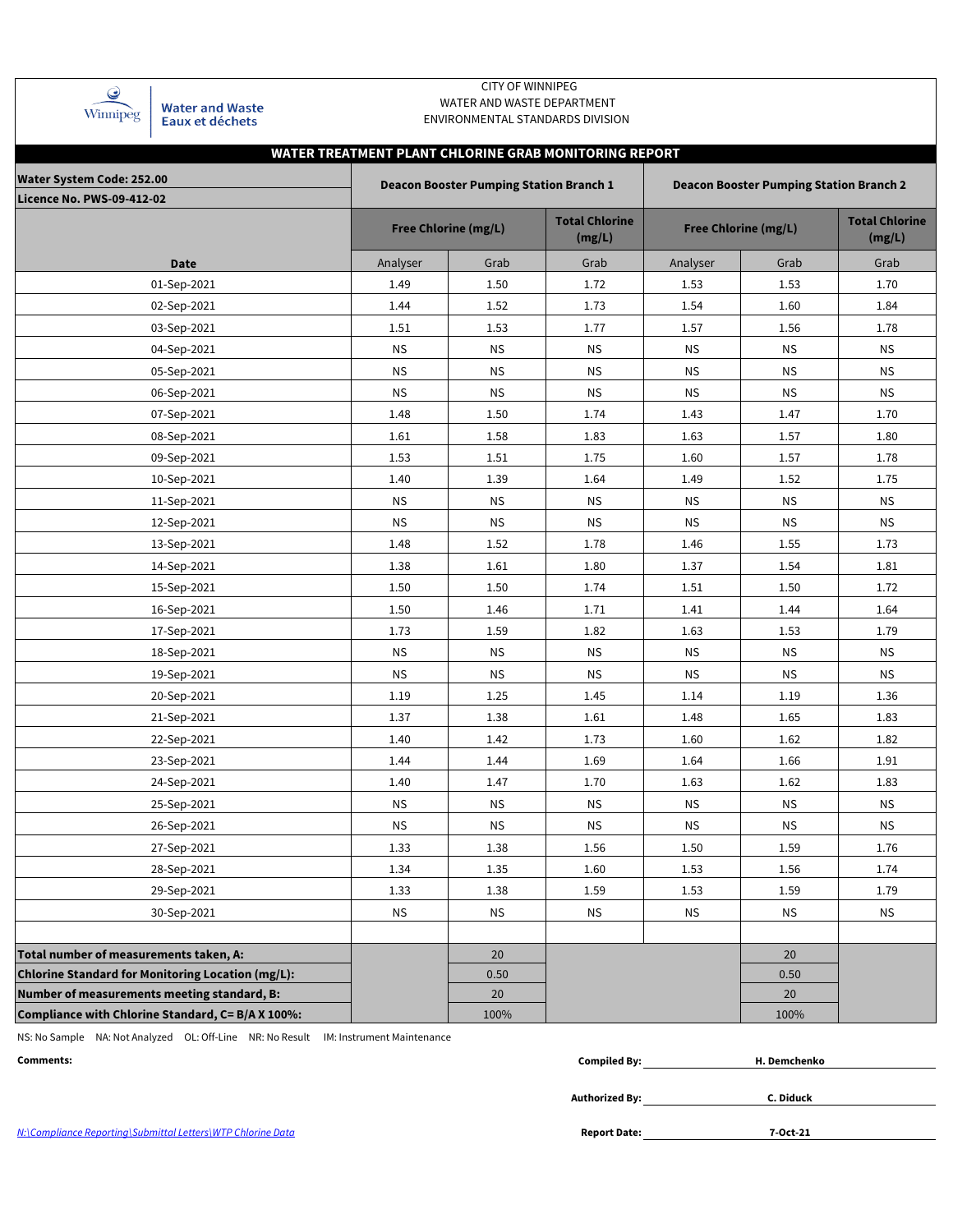|             | <b>UVR-D100A</b> |                   |         |         |           | <b>UVR-D200A</b>  |         |                | <b>UVR-D300A</b> |                   |       |       | <b>UVR-D400A</b> |                   |        |        |           | <b>UVR-D500A</b>  |         |         |                  | <b>UVR-D600A</b>  |                |        |           | % Volume          |         |                    |                   |
|-------------|------------------|-------------------|---------|---------|-----------|-------------------|---------|----------------|------------------|-------------------|-------|-------|------------------|-------------------|--------|--------|-----------|-------------------|---------|---------|------------------|-------------------|----------------|--------|-----------|-------------------|---------|--------------------|-------------------|
| Date        |                  | Water Volume [ML] |         |         |           | Water Volume [ML] |         |                |                  | Water Volume [ML] |       |       |                  | Water Volume [ML] |        |        |           | Water Volume [ML] |         |         |                  | Water Volume [ML] |                |        |           | Water Volume [ML] |         |                    | <b>Treated To</b> |
|             | Untreated        | Below             | To      | Total   | Untreated | Below             | To      | Total          | Untreated        | <b>Below</b>      | To    | Total | <b>Jntreated</b> | Below             | To     | Total  | Untreated | Below             | To      | Total   | <b>Jntreated</b> | Below             | To             | Total  | Untreated | <b>Below</b>      | To      | Total              | <b>Dose</b>       |
| 01/09/202   | 0.00             | 1.24              | 92.60   | 93.8    | 0.00      | 0.00              | 0.00    | 0.00           | 0.00             | 0.00              | 0.00  | 0.0   | 0.00             | 0.00              | 0.00   | 0.00   | 0.00      | 0.00              | 40.68   | 40.68   | 0.00             | 1.09              | 72.37          | 73.46  | 0.00      | 2.33              | 205.65  | 207.98             | 98.88             |
| 02/09/202   | 0.00             | 1.66              | 83.34   | 84.99   | 0.00      | 0.00              | 0.00    | 0.00           | 0.00             | 0.00              | 0.00  | 0.0(  | 0.00             | 0.00              | 0.00   | 0.00   | 0.00      | 0.00              | 44.45   | 44.45   | 0.00             | 1.18              | 79.34          | 80.52  | 0.00      | 2.83              | 207.13  | 209.96             | 98.65             |
| 03/09/202   | 0.00             | 1.42              | 83.58   | 85.0    | 0.00      | 0.00              | 0.00    | 0.00           | 0.00             | 0.00              | 0.00  | 0.0   | 0.00             | 0.00              | 0.00   | 0.00   | 0.00      | 0.00              | 41.79   | 41.79   | 0.00             | 0.94              | 74.52          | 75.45  | 0.00      | 2.36              | 199.89  | 202.25             | 98.83             |
| 04/09/202   | 0.00             | 1.41              | 83.19   | 84.60   | 0.00      | 0.00              | 0.00    | 0.00           | 0.00             | 0.00              | 0.00  | 0.0   | 0.00             | 0.00              | 0.00   | 0.00   | 0.00      | 0.00              | 38.40   | 38.40   | 0.00             | 1.05              | 65.20          | 66.25  | 0.00      | 2.46              | 186.79  | 189.25             | 98.70             |
| 05/09/202   | 0.00             | 0.51              | 80.52   | 81.0    | 0.00      | 0.00              | 0.00    | 0.00           | 0.00             | 0.00              | 0.00  | 0.0   | 0.00             | 0.00              | 0.00   | 0.00   | 0.00      | 0.00              | 39.59   | 39.59   | 0.00             | 0.89              | $60.8^{\circ}$ | 61.70  | 0.00      | 1.40              | 180.92  | 182.32             | 99.23             |
| 06/09/2021  | 0.00             | 0.70              | 76.41   | 77.1    | 0.00      | 0.00              | 0.00    | 0.00           | 0.00             | 0.00              | 0.00  | 0.0   | 0.00             | 0.00              | 0.00   | 0.00   | 0.00      | 0.00              | 38.77   | 38.77   | 0.00             | 0.92              | 58.23          | 59.14  | 0.00      | 1.61              | 173.41  | 175.02             | 99.08             |
| 07/09/202   | 0.00             | 0.83              | 77.83   | 78.6    | 0.00      | 0.00              | 0.00    | 0.00           | 0.00             | 0.00              | 0.00  | 0.0   | 0.00             | 0.00              | 0.00   | 0.00   | 0.00      | 0.00              | 39.03   | 39.03   | 0.00             | 0.97              | 59.32          | 60.29  | 0.00      | 1.80              | 176.17  | 177.98             | 98.99             |
| 08/09/202   | 0.00             | 0.83              | 84.18   | 85.0    | 0.00      | 0.00              | 0.00    | 0.00           | 0.00             | 0.00              | 0.00  | 0.0   | 0.00             | 0.00              | 0.00   | 0.00   | 0.00      | 0.00              | 41.81   | 41.8    | 0.00             | 0.80              | 71.99          | 72.79  | 0.00      | 1.63              | 197.98  | 199.61             | 99.19             |
| 09/09/202   | 0.00             | 5.34              | 76.81   | 82.1    | 0.00      | 0.00              | 0.00    | 0.00           | 0.00             | 0.63              | 7.60  | 8.2   | 0.00             | 0.00              | 0.00   | 0.00   | 0.00      | 0.00              | 46.27   | 46.27   | 0.00             | 1.25              | 68.58          | 69.83  | 0.00      | 7.22              | 199.26  | 206.47             | 96.50             |
| 10/09/202   | 0.00             | 2.39              | 81.32   | 83.7    | 0.00      | 0.13              | 0.17    | 0.30           | 0.00             | 0.00              | 0.42  | 0.4   | 0.00             | 0.00              | 0.00   | 0.00   | 0.00      | 0.00              | 43.08   | 43.08   | 0.00             | 1.71              | 74.73          | 76.43  | 0.00      | 4.23              | 199.71  | 203.93             | 97.93             |
| 11/09/202   | 0.00             | 1.45              | 74.04   | 75.49   | 0.00      | 0.00              | 17.71   | 17.7           | 0.01             | 0.79              | 10.87 | 11.6  | 0.00             | 0.00              | 0.00   | 0.00   | 0.00      | 0.00              | 57.02   | 57.02   | 0.00             | 0.88              | 41.83          | 42.7'  | 0.01      | 3.12              | 201.47  | 204.60             | 98.47             |
| 12/09/202   | 0.00             | 0.31              | 49.96   | 50.27   | 0.00      | 0.00              | 73.34   | 73.34          | 0.00             | 0.00              | 0.00  | 0.0   | 0.00             | 0.00              | 0.00   | 0.00   | 0.00      | 0.00              | 83.41   | 83.4    | 0.00             | 0.00              | 0.00           | 0.00   | 0.00      | 0.31              | 206.71  | 207.03             | 99.85             |
| 13/09/202   | 0.00             | 0.35              | 49.88   | 50.2    | 0.00      | 0.00              | 73.40   | 73.40          | 0.00             | 0.00              | 0.00  | 0.0   | 0.00             | 0.00              | 0.00   | 0.00   | 0.00      | 0.00              | 83.38   | 83.38   | 0.00             | 0.00              | 0.00           | 0.00   | 0.00      | 0.35              | 206.66  | 207.0 <sup>2</sup> | 99.83             |
| 14/09/202   | 0.00             | 0.38              | 49.86   | 50.25   | 0.00      | 0.00              | 73.33   | 73.33          | 0.00             | 0.00              | 0.00  | 0.0   | 0.00             | 0.00              | 0.00   | 0.00   | 0.00      | 0.00              | 83.42   | 83.42   | 0.00             | 0.00              | 0.00           | 0.00   | 0.00      | 0.38              | 206.62  | 207.00             | 99.81             |
| 15/09/202   | 0.00             | 0.14              | 32.40   | 32.54   | 0.00      | 0.00              | 73.01   | $73.0^{\circ}$ | 0.00             | 0.00              | 0.00  | 0.0   | 0.00             | 0.00              | 22.93  | 22.93  | 0.00      | 0.00              | 78.34   | 78.34   | 0.00             | 0.14              | 0.01           | 0.15   | 0.00      | 0.28              | 206.70  | 206.98             | 99.87             |
| 16/09/202   | 0.00             | 0.00              | 0.00    | 0.00    | 0.00      | 0.00              | 76.58   | 76.58          | 0.00             | 0.00              | 0.00  | 0.0(  | 0.00             | 0.00              | 69.27  | 69.27  | 0.00      | 0.00              | 69.60   | 69.60   | 0.00             | 0.00              | 0.00           | 0.00   | 0.00      | 0.00              | 215.45  | 215.45             | 100.00            |
| 17/09/202   | 0.00             | 0.00              | 0.00    | 0.00    | 0.00      | 0.00              | 76.42   | 76.42          | 0.00             | 0.00              | 0.00  | 0.0   | 0.00             | 0.00              | 70.64  | 70.64  | 0.00      | 0.00              | 68.91   | 68.9'   | 0.00             | 0.00              | 0.00           | 0.00   | 0.00      | 0.00              | 215.98  | 215.98             | 100.00            |
| 18/09/202   | 0.00             | 0.00              | 0.00    | 0.00    | 0.00      | 0.00              | 72.35   | 72.35          | 0.00             | 0.00              | 0.00  | 0.0   | 0.00             | 0.00              | 64.95  | 64.95  | 0.00      | 0.00              | 67.47   | 67.4    | 0.00             | 0.00              | 0.00           | 0.00   | 0.00      | 0.00              | 204.77  | 204.77             | 100.00            |
| 19/09/202   | 0.00             | 0.00              | 0.00    | 0.00    | 0.00      | 0.00              | 68.27   | 68.27          | 0.00             | 0.00              | 0.00  | 0.0   | 0.00             | 0.00              | 59.73  | 59.73  | 0.00      | 0.00              | 65.86   | 65.86   | 0.00             | 0.00              | 0.00           | 0.00   | 0.00      | 0.00              | 193.86  | 193.86             | 100.00            |
| 20/09/202   | 0.00             | 0.00              | 0.00    | 0.00    | 0.00      | 0.00              | 76.45   | 76.45          | 0.00             | 0.00              | 0.00  | 0.0(  | 0.00             | 0.02              | 52.51  | 52.53  | 0.00      | 0.00              | 61.83   | 61.83   | 0.00             | 0.00              | 0.00           | 0.00   | 0.00      | 0.02              | 190.79  | 190.8'             | 99.99             |
| 21/09/202   | 0.00             | 0.00              | 0.00    | 0.00    | 0.00      | 0.00              | 69.18   | 69.1           | 0.00             | 0.00              | 0.00  | 0.0   | 0.00             | 0.00              | 50.58  | 50.58  | 0.00      | 0.05              | 75.25   | 75.30   | 0.00             | 0.00              | 0.00           | 0.00   | 0.00      | 0.05              | 195.01  | 195.06             | 99.97             |
| 22/09/202   | 0.00             | 0.00              | 0.00    | 0.00    | 0.00      | 0.00              | 70.36   | 70.36          | 0.00             | 0.00              | 0.00  | 0.0   | 0.00             | 0.00              | 50.62  | 50.62  | 0.00      | 0.05              | 74.99   | 75.04   | 0.00             | 0.00              | 0.00           | 0.00   | 0.00      | 0.05              | 195.97  | 196.02             | 99.97             |
| 23/09/202   | 0.00             | 0.00              | 0.00    | 0.00    | 0.00      | 0.00              | 72.42   | 72.42          | 0.00             | 0.00              | 3.34  | 3.3   | 0.00             | 0.00              | 56.48  | 56.48  | 0.00      | 0.10              | 31.61   | 31.7    | 0.00             | 0.00              | 31.71          | 31.71  | 0.00      | 0.10              | 195.56  | 195.66             | 99.95             |
| 24/09/202   | 0.00             | 0.00              | 0.00    | 0.00    | 0.00      | 0.00              | 70.14   | 70.1           | 0.00             | 0.00              | 0.00  | 0.0   | 0.00             | 0.00              | 50.82  | 50.82  | 0.00      | 0.00              | 0.00    | 0.00    | 0.00             | 0.00              | 75.01          | 75.01  | 0.00      | 0.00              | 195.97  | 195.97             | 100.00            |
| 25/09/202   | 0.00             | 0.00              | 0.00    | 0.00    | 0.00      | 0.00              | 68.07   | 68.07          | 0.00             | 0.00              | 0.00  | 0.0   | 0.00             | 0.00              | 49.41  | 49.4   | 0.00      | 0.00              | 0.00    | 0.00    | 0.00             | 0.05              | 73.56          | 73.62  | 0.00      | 0.05              | 191.05  | 191.10             | 99.97             |
| 26/09/202   | 0.00             | 0.00              | 0.00    | 0.00    | 0.00      | 0.00              | 67.21   | 67.2           | 0.00             | 0.00              | 0.00  | 0.0   | 0.00             | 0.00              | 48.96  | 48.96  | 0.00      | 0.00              | 0.00    | 0.00    | 0.00             | 0.31              | 73.19          | 73.50  | 0.00      | 0.31              | 189.36  | 189.66             | 99.84             |
| 27/09/202   | 0.00             | 0.00              | 0.00    | 0.0     | 0.00      | 0.00              | 68.87   | 68.8           | 0.00             | 0.00              | 0.00  | 0.0   | 0.00             | 0.00              | 50.38  | 50.38  | 0.00      | 0.00              | 0.00    | 0.00    | 0.00             | 0.37              | 75.08          | 75.44  | 0.00      | 0.37              | 194.32  | 194.69             | 99.81             |
| 28/09/202   | 0.00             | 0.00              | 0.00    | 0.00    | 0.00      | 0.00              | 73.43   | 73.43          | 0.00             | 0.00              | 0.00  | 0.0   | 0.00             | 0.00              | 51.26  | 51.26  | 0.00      | 0.00              | 0.00    | 0.00    | 0.00             | 0.71              | 70.67          | 71.39  | 0.00      | 0.71              | 195.36  | 196.08             | 99.64             |
| 29/09/202   | 0.01             | 0.28              | 12.51   | 12.8    | 0.25      | 0.30              | 58.69   | 59.24          | 0.01             | 0.09              | 8.47  | 8.56  | 0.00             | 0.06              | 55.83  | 55.89  | 0.00      | 0.00              | 0.00    | 0.00    | 0.00             | 0.50              | 66.99          | 67.49  | 0.27      | 1.23              | 202.49  | 203.98             | 99.27             |
| 30/09/202   | 0.00             | 0.22              | 52.90   | 53.1    | 0.00      | 0.00              | 27.91   | 27.9           | 0.00             | 0.00              | 0.00  | 0.0   | 0.00             | 0.00              | 57.19  | 57.19  | 0.00      | 0.00              | 0.00    | 0.00    | 0.00             | 0.55              | 64.26          | 64.8'  | 0.00      | 0.77              | 202.27  | 203.03             | 99.62             |
| Total [ML]: | 0.01             | 19.44             | 1141.33 | 1160.79 | 0.25      | 0.43              | 1327.31 | 1327.99        | 0.02             | 1.50              | 30.70 | 32.22 | 0.00             | 0.09              | 861.58 | 861.66 | 0.00      | 0.21              | 1314.95 | 1315.16 | 0.00             | 14.30             | 1257.40        | 127171 | 0.28      | 35.98             | 5933.27 | 5969.53            |                   |

Untreated: 0.00 % Below Dose 0.60 % To Dose 99.39 %

**Submitted By (Print): \_\_D.Merredew\_\_\_\_\_\_\_\_\_\_\_\_\_\_\_\_\_\_\_\_\_\_\_\_ Signature: Original signed by D.Merredew\_\_\_\_\_\_\_\_\_\_\_\_\_\_\_\_\_** Page1 of 2

**Notes:** 1. UV Comparative Dose: 18.1 mj/cm²

**Water Volume [%]:**

WATER TREATMENT PLANT UV REPORT

Report Period: **September 2021** Report Created: **Friday, October 01, 2021**



# **CITY OF WINNIPEG**

WATER AND WASTE DEPARTMENT **WATER AND WASTE** DEPARTMENT

WATER SERVICES **EXAMPLE 202** Licence Number: **PWS-09-412-02** Licence Number: **PWS-09-412-02**